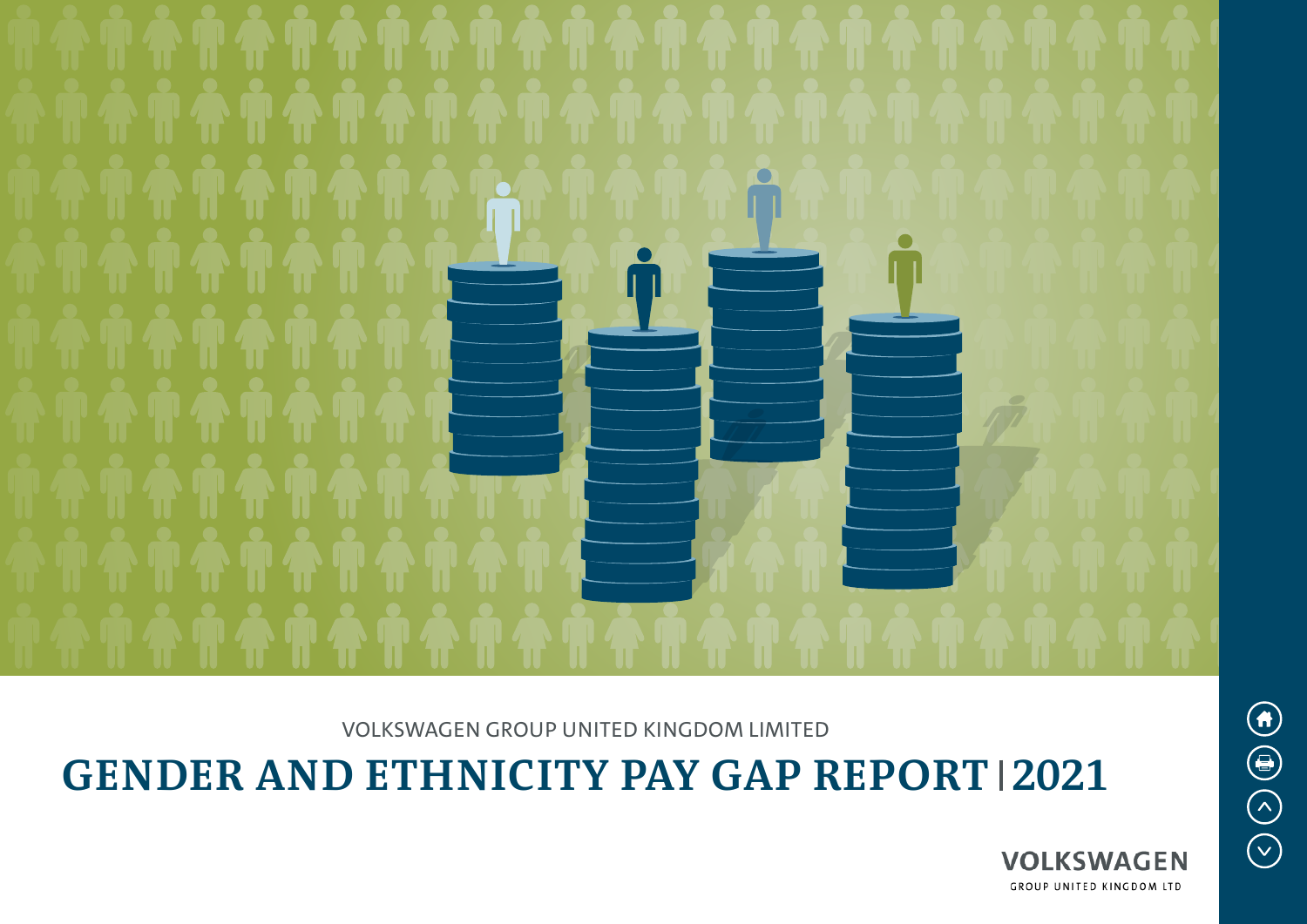Across the globe, major corporations are realising that they need to put in place comprehensive strategies to ensure their companies are gender-balanced and ethnically diverse. We are proud to say that with this report, we are part of this movement, working hard to ensure that inclusion is core to the ethos of our company.

Our report findings show that whilst we are still lacking in women in senior leadership positions, we have an almost 50:50 balance of female and male employees (45% female 55% male).

We can report there is no median ethnicity pay gap (0%). The mean ethnicity pay gap is 3.8%, demonstrating more must be achieved in improving diversity in leadership roles.

We will continue to implement and improve our strategies in complete commitment to creating and sustaining a diverse and inclusive environment in our company.

We confirm the data reported is accurate and in line with The Equality Act 2010 (Gender pay gap information) Regulations 2017.

Ausch

DEathery

Alex Smith, Managing Director Penny Weatherup, HR Director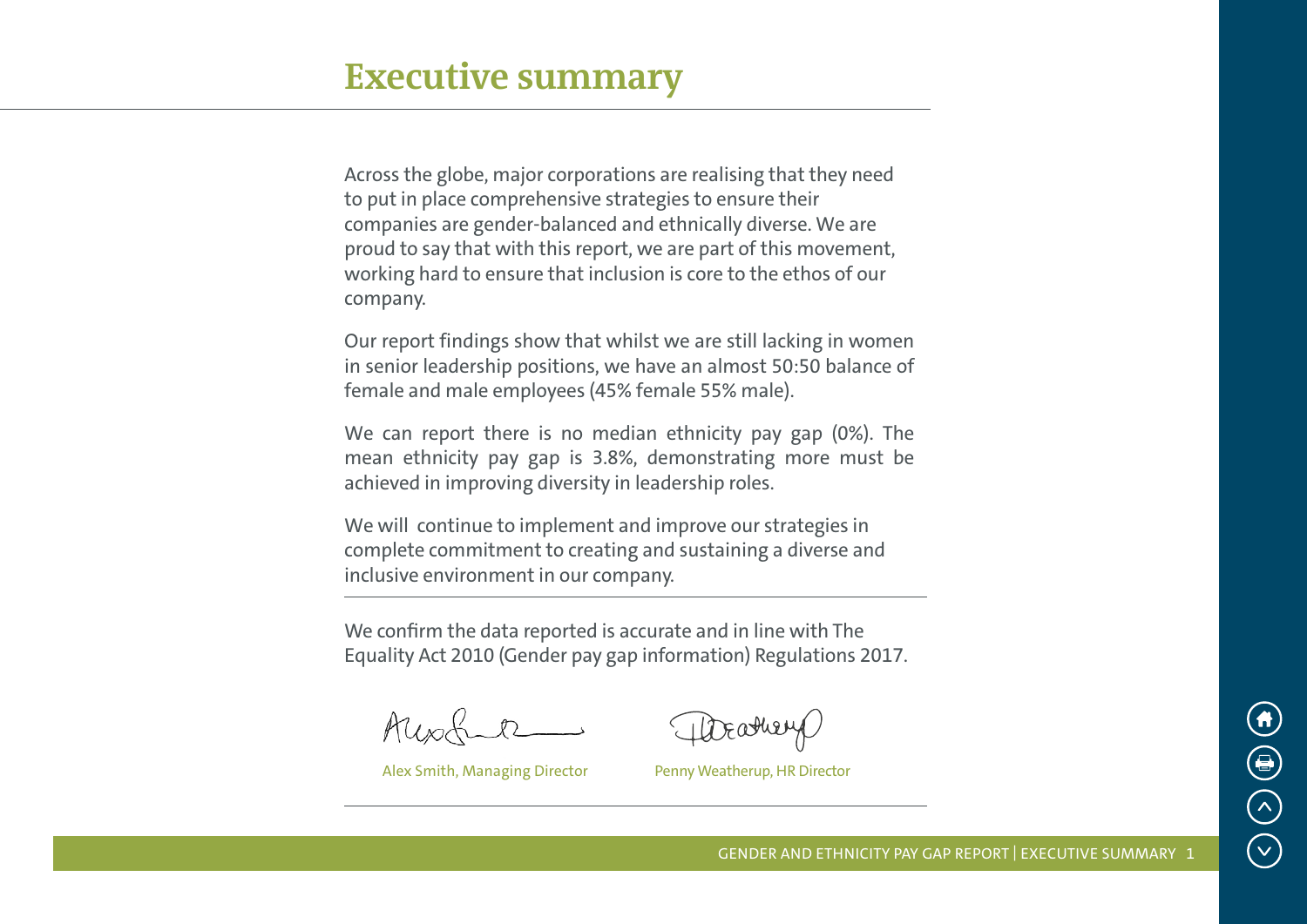### **Driving diversity and inclusion**

At Volkswagen Group UK, we foster an inclusive environment where our employees can be at their best. We are committed to building a **diverse and inclusive** team, where everyone belongs, and which reflects our society. We are passionate about creating a workplace which celebrates creativity and innovation; one with a vibrant culture where **everyone can flourish** and reach their full potential.

We want to create opportunities in our business, have the best person in the right role at every level and be reflective of our society and our customers.

Working with our employees we have gathered data to have a much greater understanding and insight of representation across our business. This has focused our efforts on ensuring we have a **gender-balanced workforce and an ethnically representative employee group.** As a result, this year for the first time, we are expanding our annual Gender Pay Gap Report to include Ethnicity Pay Gap information.

In the UK, unlike gender pay gap reporting, it is not yet a legislative requirement to report on the ethnicity pay gap. We have chosen voluntarily to estimate and disclose these figures as we recognise it is an important step forward in **understanding and addressing any ethnicity-related disparities** within our organisation.

Being transparent in the way we report our progress will help us continue to **build trust and drive progress** inside our organisation. Supporting colleagues from an ethnically diverse background in our workplace remains of paramount importance and we have established a strategy and are implementing goals to support this ambition.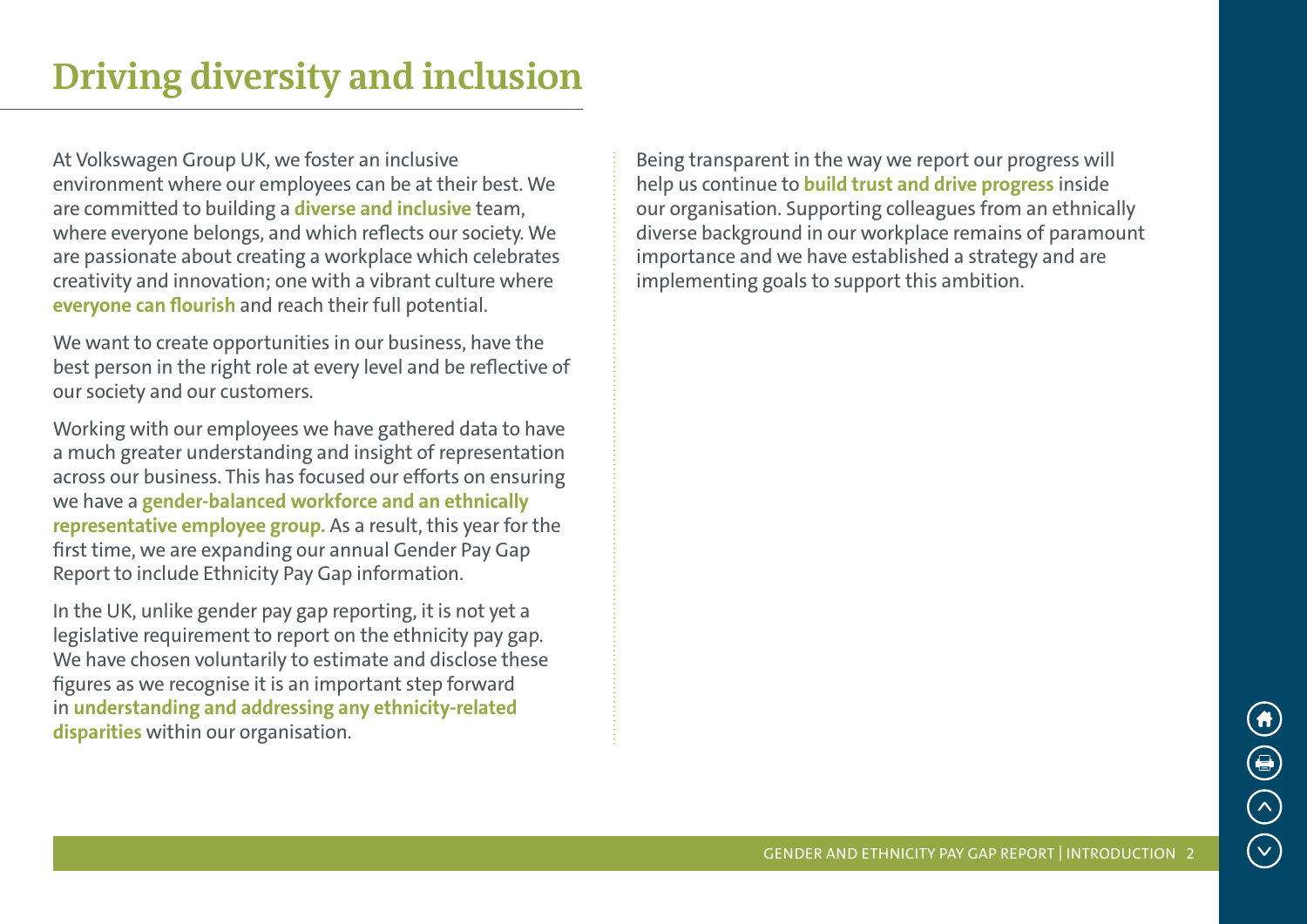## **What is the gender pay gap?**

**When discussing the gender pay gap, it's important to define what we're looking at.** 

#### **Median pay gap**

Imagine we split our employees by gender, arranging men and women in two lines in order of pay from highest to lowest. The median is the middle number of a ranking of pay from lowest to highest and gives us the best view of 'typical' pay. We calculate separately for men and for women and then compare the results.

The most common reason for a gap is that there are more men in senior roles than women. Seniority and hierarchy drive the difference.

#### **Mean pay gap**

The mean gender pay gap, on the other hand, shows the difference in the average hourly rate of pay between men and women in a company. As with the median gender pay gap, the mean pay gap is often there because there are more men than women in senior roles in the company.

#### **Bonus gap**

These median and mean calculations are also carried out when comparing bonuses paid over a 12-month period.

#### **Equal pay**

Both median and mean pay gaps are different from 'equal pay', which is the difference in pay between men and women doing the same or similar jobs – i.e. equal pay for equal jobs. The gender pay gap measures the difference in pay regardless of role and can be influenced by the different number of men and women in the organisation across all roles.

An equal pay analysis considers two employees or groups of employees carrying out the same, similar, or equivalent roles.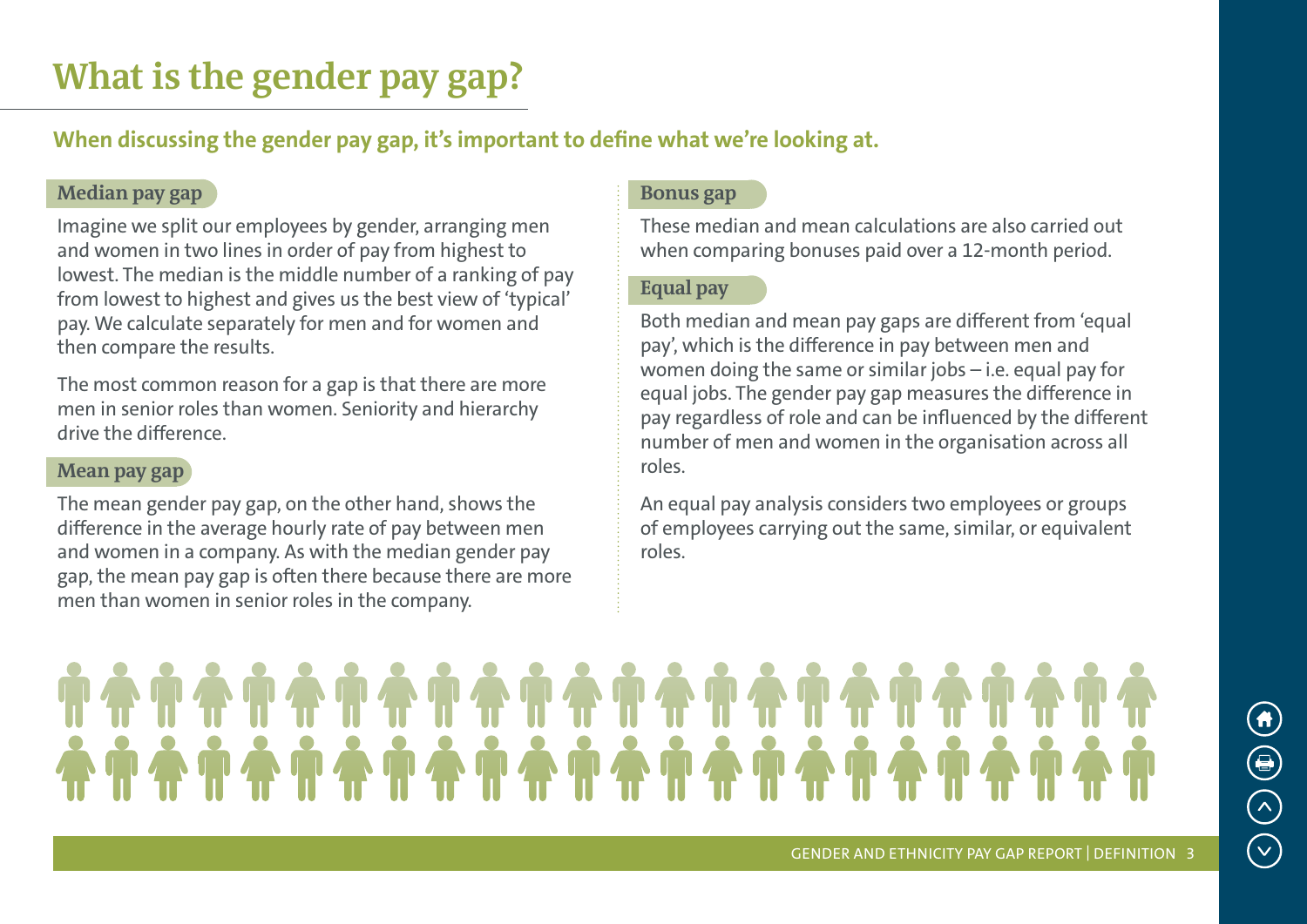### **How we measure up**

| <b>Gender pay gap</b><br>(the difference between the pay of men<br>and women in our organisation) | Mean %<br>(Average) | <b>Median %</b><br>(Middle) |
|---------------------------------------------------------------------------------------------------|---------------------|-----------------------------|
| <b>Hourly pay gap</b>                                                                             | 20.2                | 15.0                        |
| <b>Bonus pay gap</b>                                                                              | 49.2                | 28.7                        |

**Proportion of employees who received a bonus**





GENDER AND ETHNICITY PAY GAP REPORT | HOW WE MEASURE UP 4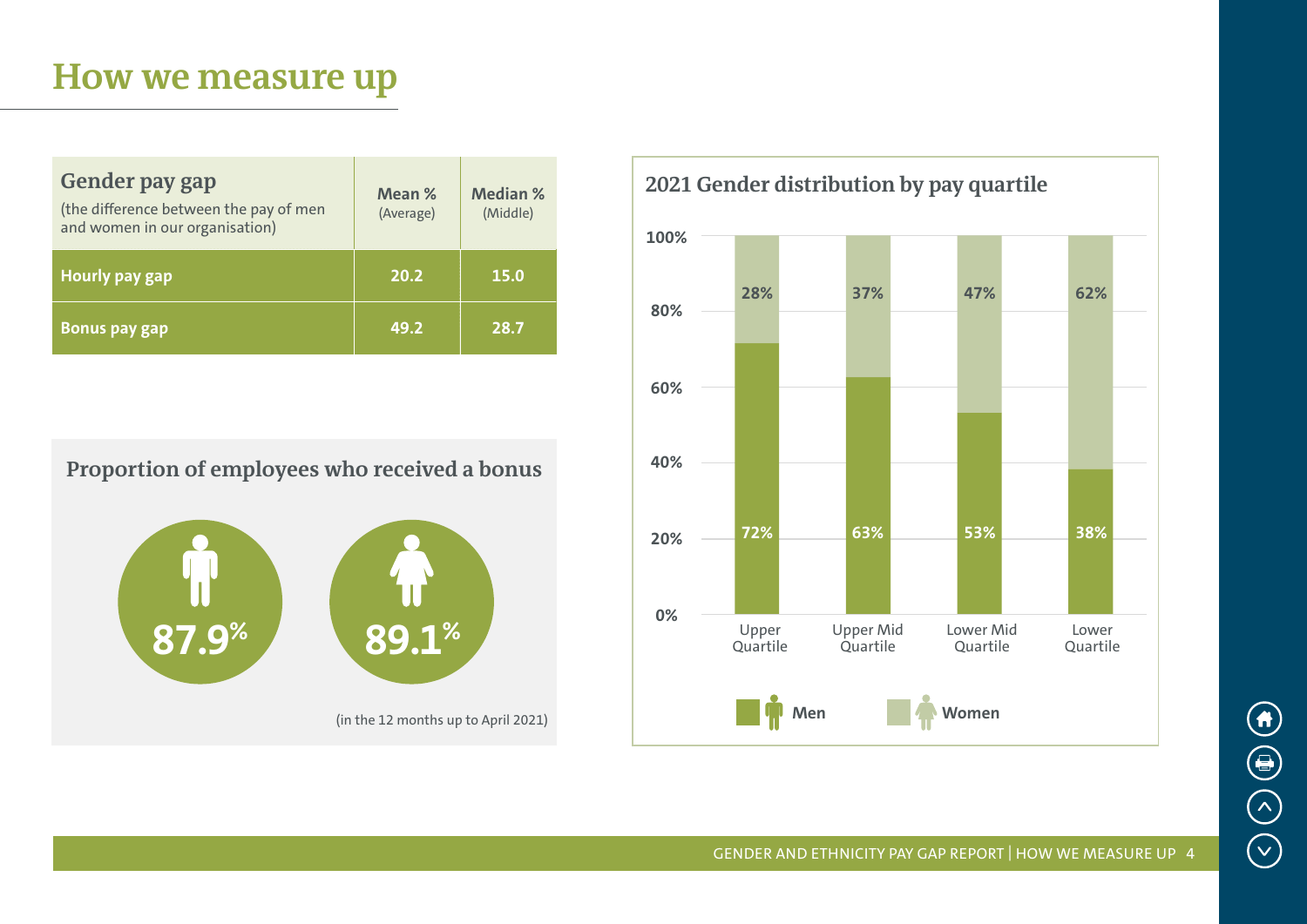### **Gender pay results in focus**



### **Although 45% of employees in our organisation are women, we have more men in senior roles, and this is what drives our current gender pay gap.**

In contrast, our own internal analysis shows that our equal pay gap is less than one per cent. We work hard to maintain pay equality for equivalent jobs – following strict processes like our annual pay review and pay principles. We also perform regular checks to ensure our policies and practices are fair to all.

Where bonuses have been paid, they have been based on several factors, including grade, and personal and company performance. The bonus pay gap is influenced in a similar way to the median pay gap. The gap exists because we currently have more men than women in higher-grade roles. We are working hard to change this and have set a goal to have 30% of leadership roles filled by women by 2025.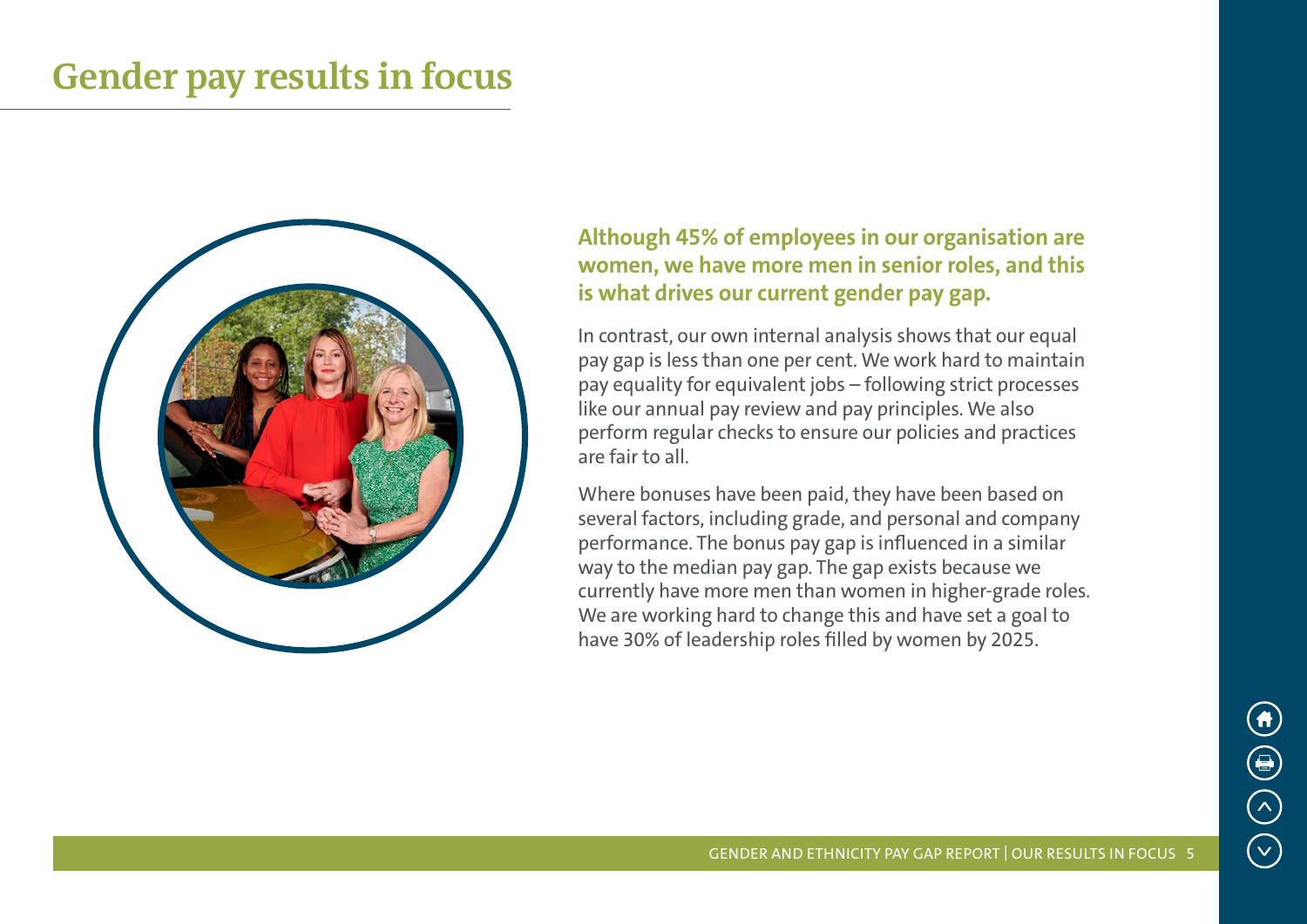## **What is the ethnicity pay gap?**

**When discussing the ethnicity pay gap, it's important to define what we're looking at. In this case, the ethnicity pay gap measures the difference between the earnings of "white" individuals and those expressed as "other" across the business, regardless of the work they do.\***

#### **Median pay gap**

The median is the middle number of a ranking of pay from lowest to highest and gives us the best view of 'typical' pay. The calculation is completed separately for white and other individuals and the medians are compared.

#### **Mean pay gap**

The mean is calculated by adding up the total pay of employees and dividing it by the number of employees. The calculation is completed separately for white and other individuals and the means are compared.

#### **Bonus gap**

These median and mean calculations are also carried out when comparing bonuses paid over a 12-month period.

#### **Equal pay**

The ethnicity pay gaps calculated here are different from 'equal pay', which is the difference in pay between employees of different ethnicities doing the same or similar jobs – i.e., equal pay for equal jobs. We work hard to maintain pay equality for equivalent jobs; following strict processes such as our annual pay review, pay principles and performing regular checks to ensure our policies and practices are fair to all.

*\* For this report 'White' is used to group all individuals that self-identified as being from a white background, inclusive of White British and White Other. 'Other' is used to group all racially and ethnically diverse individuals and excludes those that prefer not to say. This high-level category is used within this report because to breakdown the grouping further into categories such as Black, Asian and more than two ethnicities pose a risk of identifying individuals from this data. This is in line with ONS category suggestions.*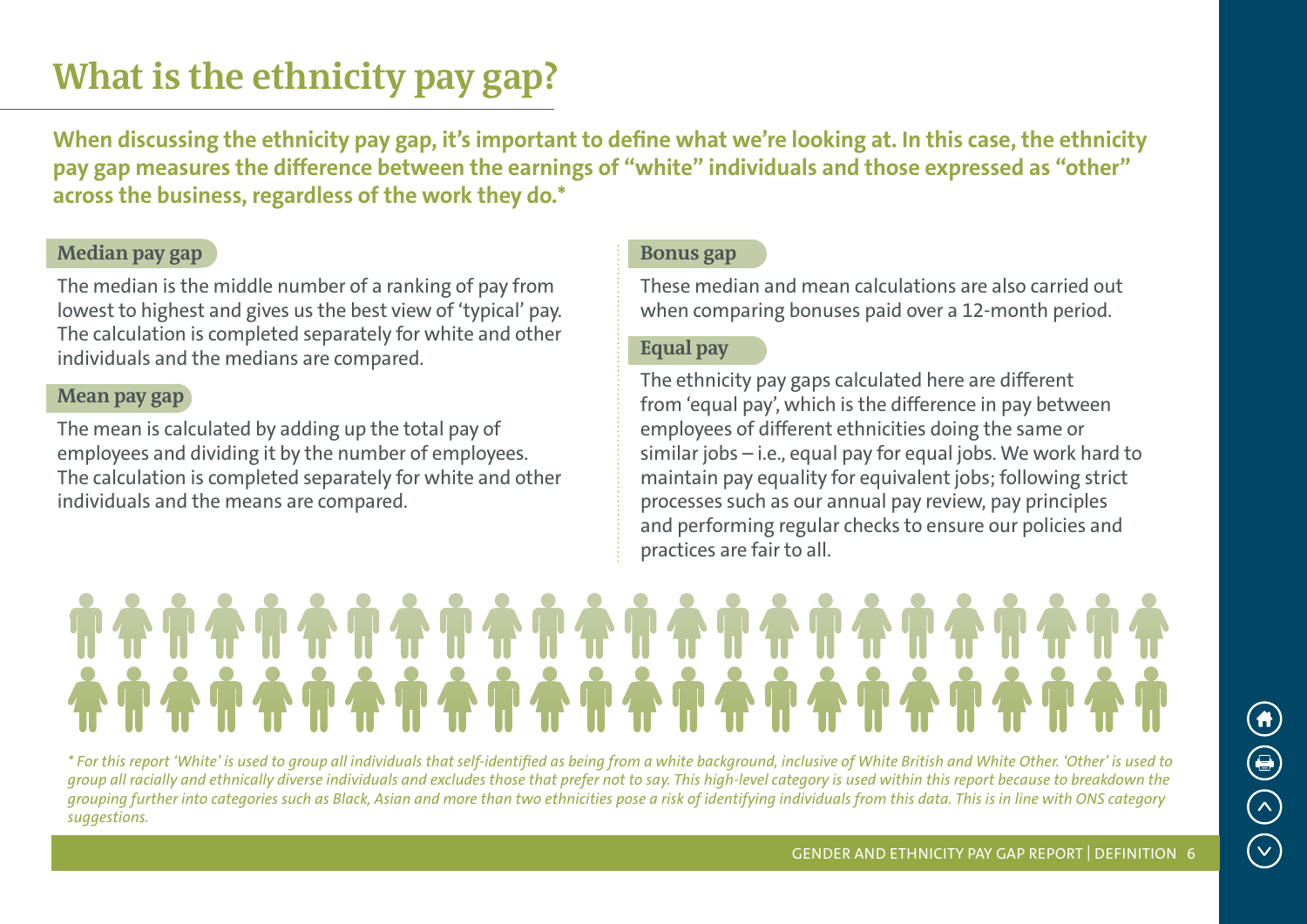### **How we measure up**

**We work hard to ensure our pay and reward policies and practices are fair to all and will continue to review these to ensure there are no disparities between employees.**

We collate ethnicity data via a self-identification, voluntary disclosure approach. Currently, the disclosure rate sits at 86%. As this number changes over time, estimates may change considerably depending on the ethnicities of those who chose 'prefer not to say'.

|                                                                                                                                     | Mean<br>(Average) | <b>Median</b><br>(Middle) |
|-------------------------------------------------------------------------------------------------------------------------------------|-------------------|---------------------------|
| <b>Ethnicity pay gap</b><br>(the difference between the pay<br>of white colleagues and non white<br>colleagues in our organisation) | 3.8%              | 0.0%                      |
| <b>Ethnicity bonus gap</b>                                                                                                          | 26.2%             | 9.5%                      |

**Proportion of employees receiving bonus payment**





According to the 2011 UK Government Census, 86.0% of the total population of England and Wales was white\*. For the population in this report 796 employees identified their ethnicity. Of these 735 were white, which is 92.3% of employees.

*\*Population of England and Wales - GOV.UK ethnicity facts and figures (ethnicity-facts-figures.service.gov.uk)*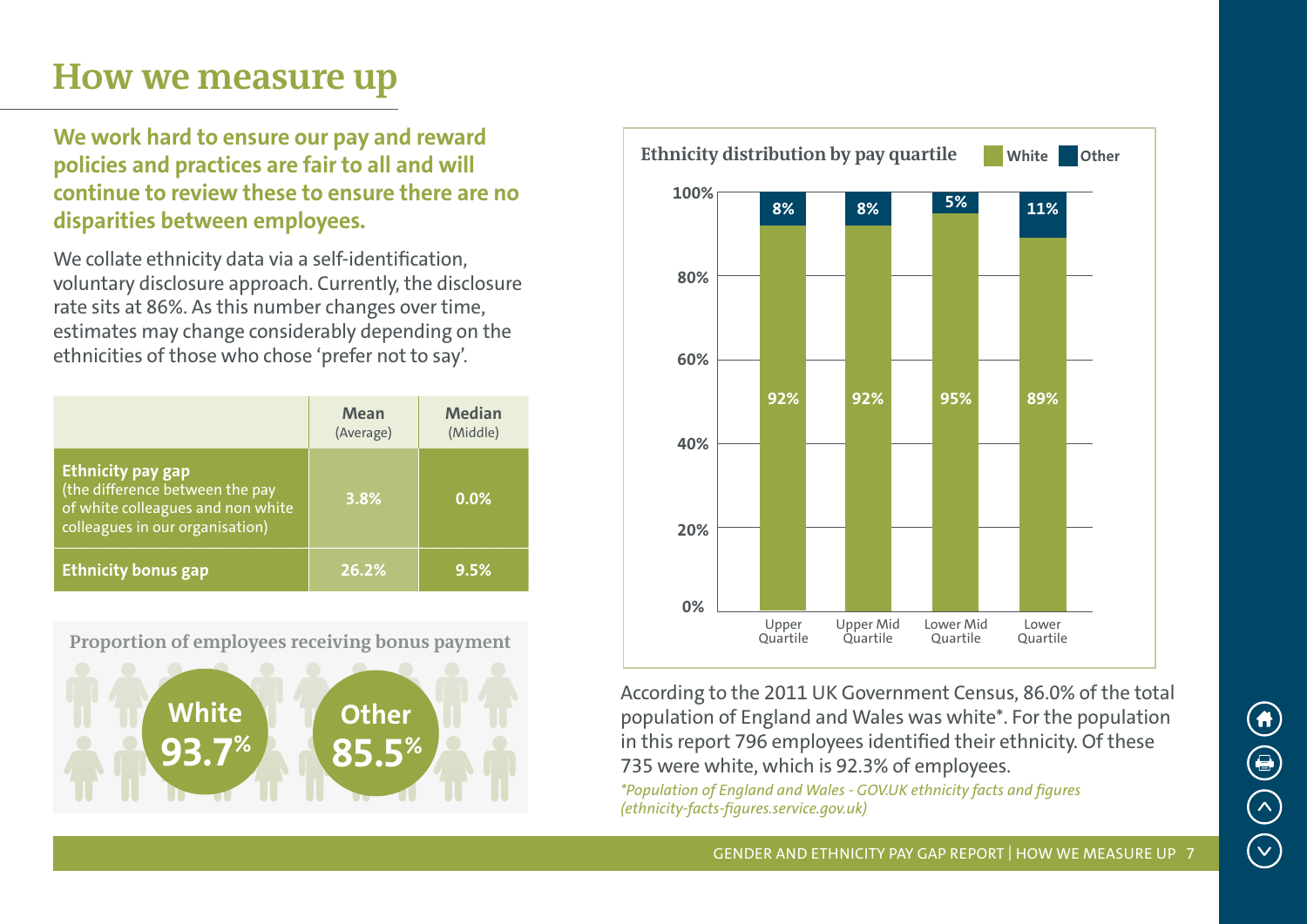# **Ethnicity pay gap results in focus**

**Pay gaps are generally driven by workforce representation. A significant driver of our mean ethnicity pay gap of 3.8% continues to be a simple structural reason: we still have too few racially and ethnically diverse colleagues in senior roles.** 

Representation for colleagues within the 'other' category are generally similar across the organisation resulting in no (0%) median ethnicity pay gap. We are committed to initiatives that will yield sustained improvements; these include a reverse mentoring programme, inclusive recruitment practices, Employee Network Groups and targeted talent development. It is our intention to track the impact of these initiatives via the ethnicity pay gap report, amongst other key metrics.

Bonuses are affected by business performance, job family and individual performance. Ethnicity bonus gaps are typically more volatile than ethnicity pay gaps but are also driven by the same structural impacts as the ethnicity pay gaps, i.e., we still have too few ethnically and racially diverse colleagues in senior roles. We are committed to maintaining a focus on requesting and understanding our employee data while balancing this with respecting employees wishes with a prefer not to say option. We work hard to maintain pay equality for equivalent jobs, following strict processes like our annual pay review and pay principles, and performing regular checks to ensure our policies and practices are fair to all.

We continue to review our Talent Attraction processes to ensure all roles appeal to diverse candidates.

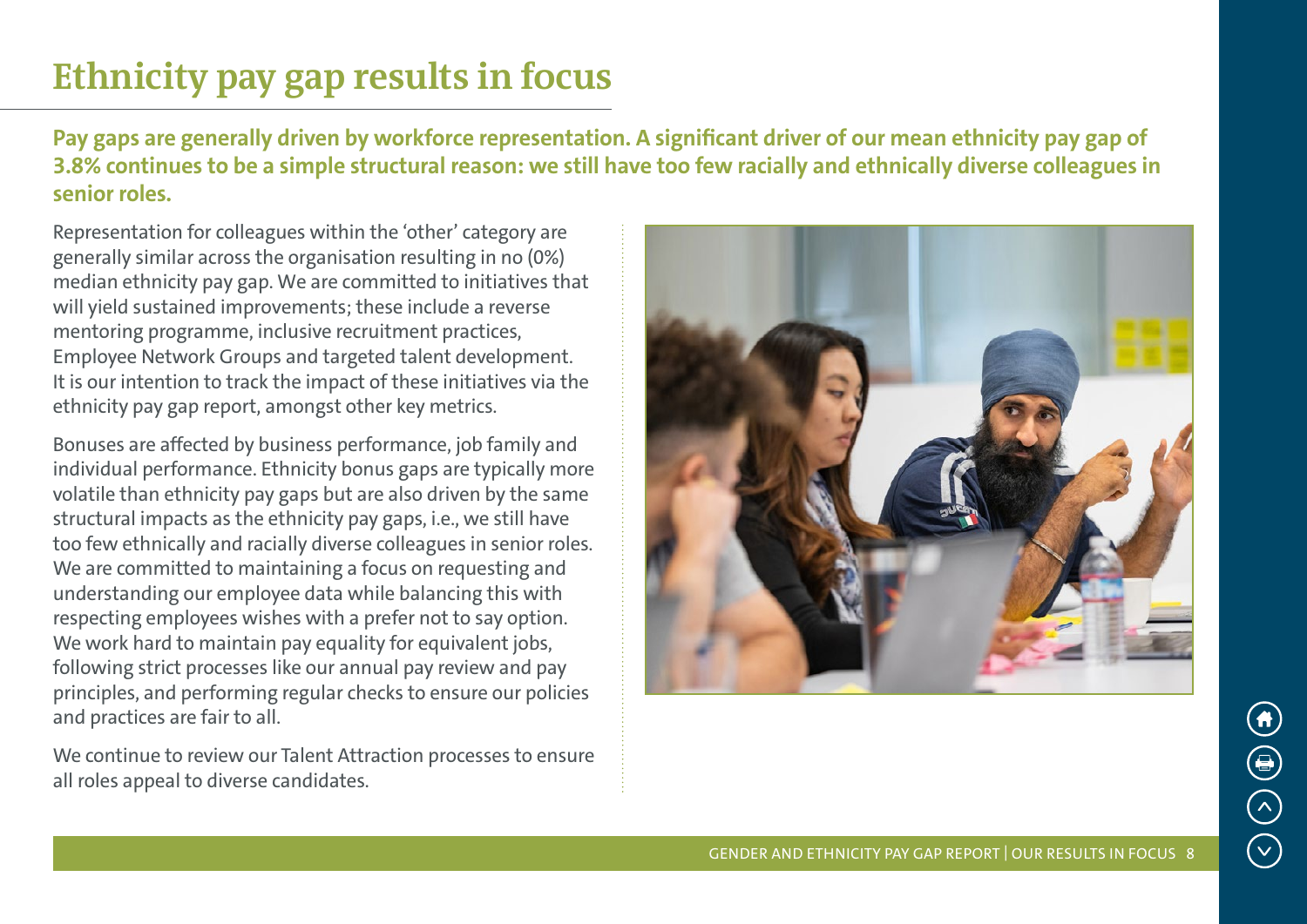# **A changing culture**

**We believe that equality and diversity adds value and is essential for the transformation of our group worldwide. We are already seeing the benefits of a long-term commitment to address the balance.**

Several initiatives and activities are helping us to put diversity and inclusion on a sustainable footing within our business, including our refreshed Diversity & Inclusion strategy.

#### **Making progress in 2021**

- The Cultural Diversity Employee Network Group celebrates our differences and engages in awareness and education-building activities throughout the year.
- We have received a silver accreditation from Inclusive Employers and are striving to achieve gold.
- We introduced our fifth Employee Network Group of Disability and Neurodiversity, sponsored by a member of the senior leadership team.
- We include objectives for recognition for our Employee Network Group leaders.

#### **Unbiased and equitable talent processes**

- We strive for no barriers for racially and ethnically diverse employees and continue to review our talent management processes.
- We maintain diverse interview panels and feature D&I prompts in recruitment activity.
- We have reviewed all our job adverts to ensure they have inclusive wording.
- All managers undertake a mandatory 'We Live Diversity' course which covers issues such as unconscious bias and the importance of employees feeling included as part of our culture.

#### **Supporting future talent**

- Our INSPIRE programme works with young people in schools and colleges, sharing the excitement of working in the automotive sector and the rich career opportunities available to encourage talent from all backgrounds to join the automotive sector.
- We have introduced a Legal Internship programme which provides career and development opportunities to students from backgrounds traditionally underrepresented in the legal profession.

#### **Looking forward to 2022**

- We are introducing our drive to broaden our ethnically diverse leadership representation, and will focus on increasing racial and ethnically diverse representation overall as well as at senior levels.
- We have appointed a D&I manager in the UK to support us in accelerating our D&I strategy.
- Specifically turning our focus to racial equality, we are extending our mentorship programmes to include reverse mentoring which is led by our Cultural Diversity Employee Network Group.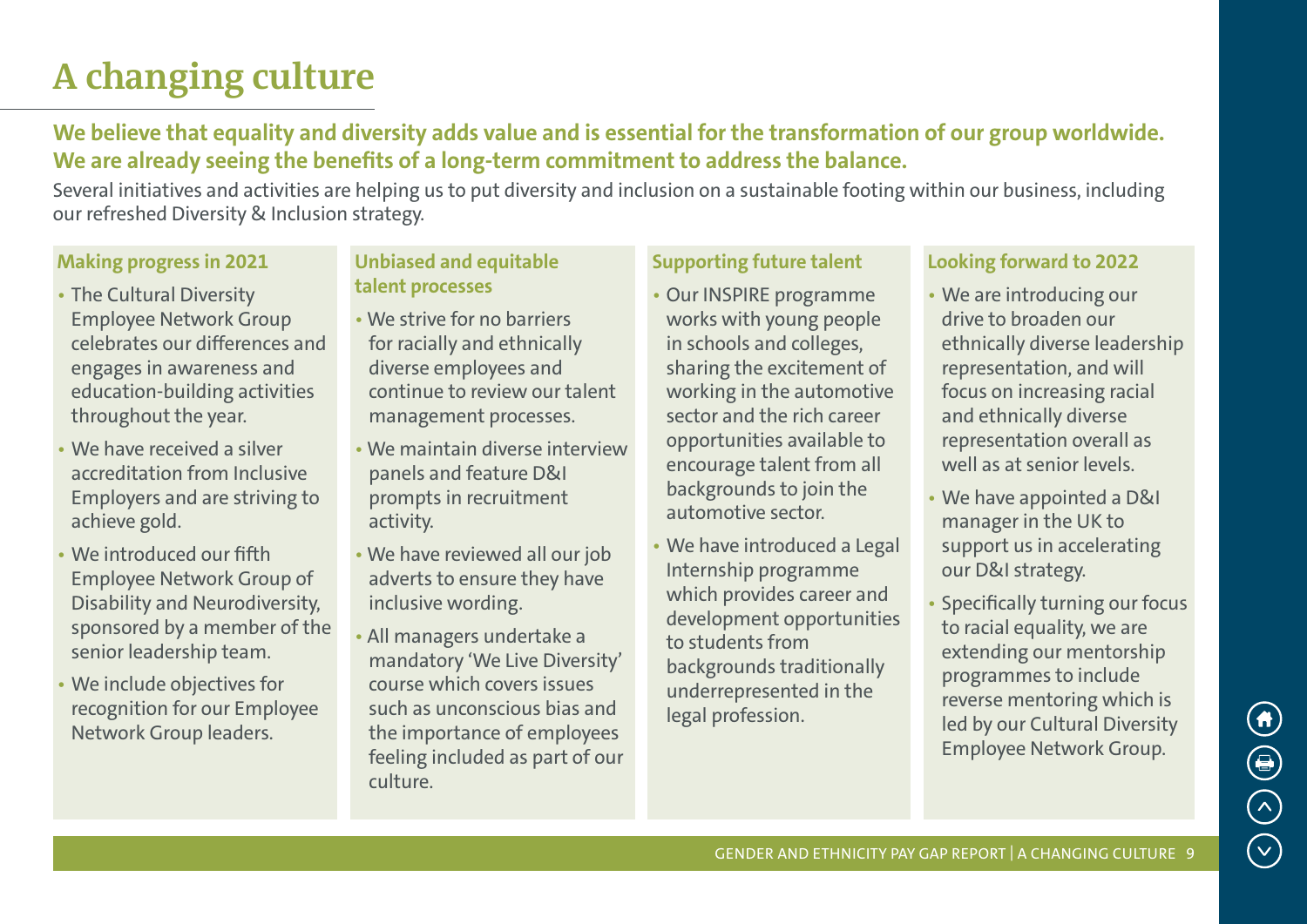### **Our continuing journey**

#### **Our Employee Network Groups play an important role in our commitment to creating an inclusive culture where everyone is unique, feels involved and acts with integrity.**

Over the coming year, we look forward to sharing how we are continuing on our journey; challenging ourselves to achieve the best possible outcome for our colleagues and our customers.

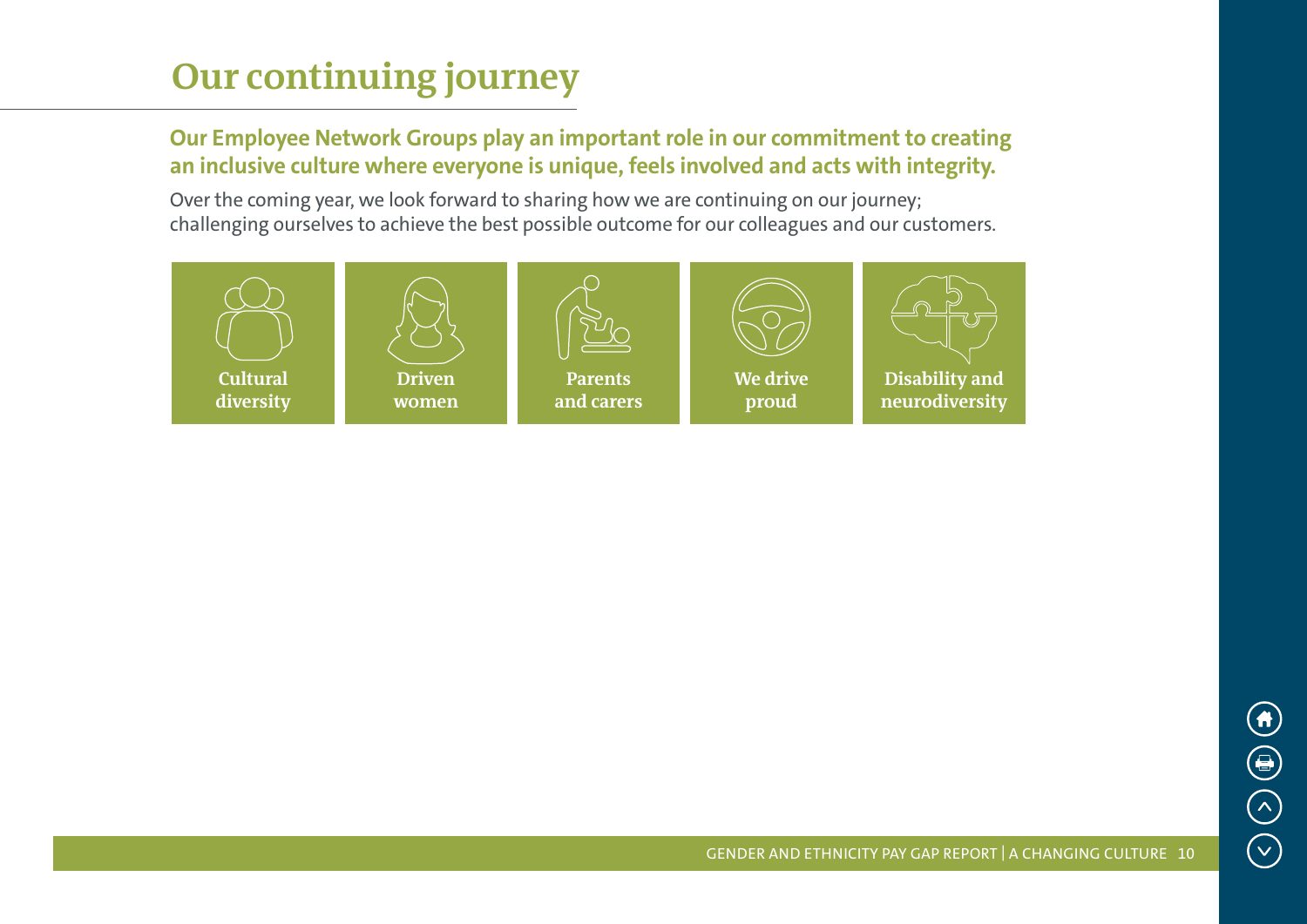## **Push to progress...**

**Working flexibly can be a great way to keep people with family responsibilities in key roles. Bhav Chotai and Silke Anderson explain how job sharing has meant they can juggle parenting with a high-profile management position…**



**Bhav Chotai Digital Marketing Manager, Volkswagen Commercial Vehicles**

*I joined full time 16 years ago and reduced my hours when my children were born nine, and five, years ago. There were quite a few young mums within our team so it wasn't unusual to organise our workload flexibly. This was great for my personal life and also meant that for the Company important knowledge was retained.*

*Moving up from my role was however not straight-forward. If there was a full-time role I wanted to go for I needed to scope out the opportunity to work flexibly.*

*Silke was looking to job share, and working together we discovered we had very similar career progression plans. So when the right job came up, we applied as a package. We were interviewed separately and both got our role on our individual merits.*

*It's a great result for all – us as employees and the Company.*

*This demonstrates how the business can be flexible and accommodating when needed. While we are the first at this management grade in this type of arrangement, we hope this example will be followed by more mums, or maybe others with caring or other roles, to adopt a similar solution for their personal needs. We are in discussions with the HR team to communicate this opportunity more widely.*

*The key to success is of course that managers are open-minded and can see the potential that two people can bring to a role - just as our manager did. We each work 23.5 hours a week, have complementary thoughts, offer more flexibility - including providing cover when needed - and bring ideas from different backgrounds. The company is benefitting with much more than they would from one full-time person!*

*It's clear to see that Volkswagen is trying hard to encourage more diversity with visible progress year on year. My advice to other employees is to have confidence, be proactive and push to progress. If you think it's reasonable, have the confidence to ask. The flexibility is there – use it! Working parents can have it all; a rewarding career and being around for your children.*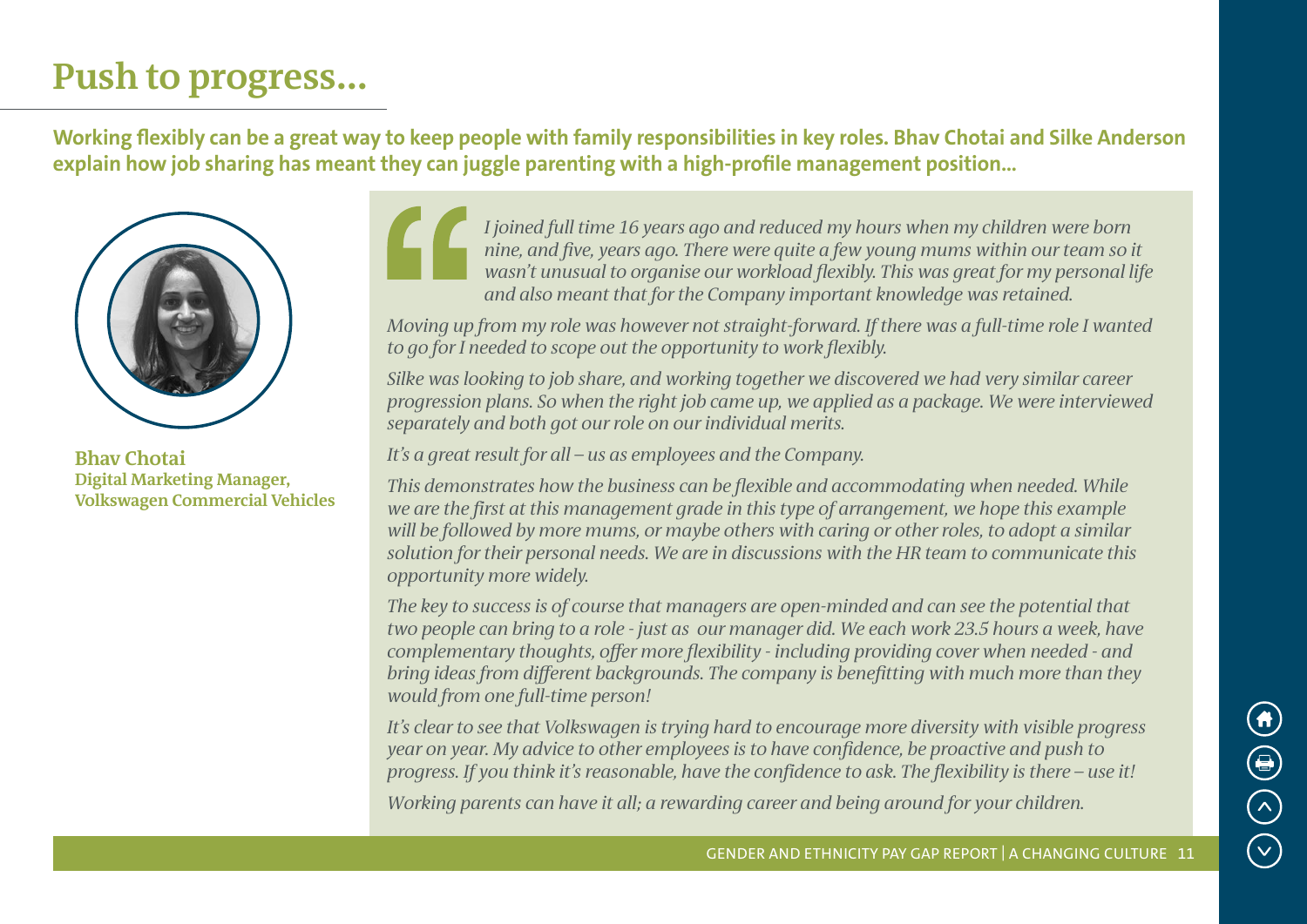

**Silke Anderson Digital Marketing Manager, Volkswagen Commercial Vehicles**

### **A first at this level**

*Bhav and I have been sharing this role as Digital Marketing Managers in Commercial Vehicles for almost a year. We knew each other from working for two years together within the sister brand Volkswagen Passenger Cars. I had also experienced another job-share role meaning that in total I have been working this way for five years.*

*As a job-share this is the most senior position in this form within Volkswagen Group UK.*

*As a working mum, our Head of Marketing has worked flexibly in various guises and understands the benefits both for us as employees and for the Company from such an arrangement.*

*Of course it helped that we came as a package and we could demonstrate that we can work smoothly and flexibly together, complementing one another's skills and experience.*

*I joined the Volkswagen Group as a graduate 20 years ago, and have grown up working here. The flexibility and culture of the Company have been important factors in my career development. I have been able to combine having a family and a meaningful job that challenges me.*

*Of course that's not the case for all women across all employers when they have a family, so I feel really lucky. I'm also proud to work for a company that's proactive in encouraging women and providing meaningful scope for career progression.*

*Our example will hopefully function as a role model for more women to develop their potential in a role sharing position. There is certainly potential for more women and others to adopt a similar job share structure with benefits for staff and the Company.*

*It's important to me, and something that I am grateful for, that I am recognised as the sum of many parts. I am proud that I can be an example for my children that you can have a responsible job and a family.*